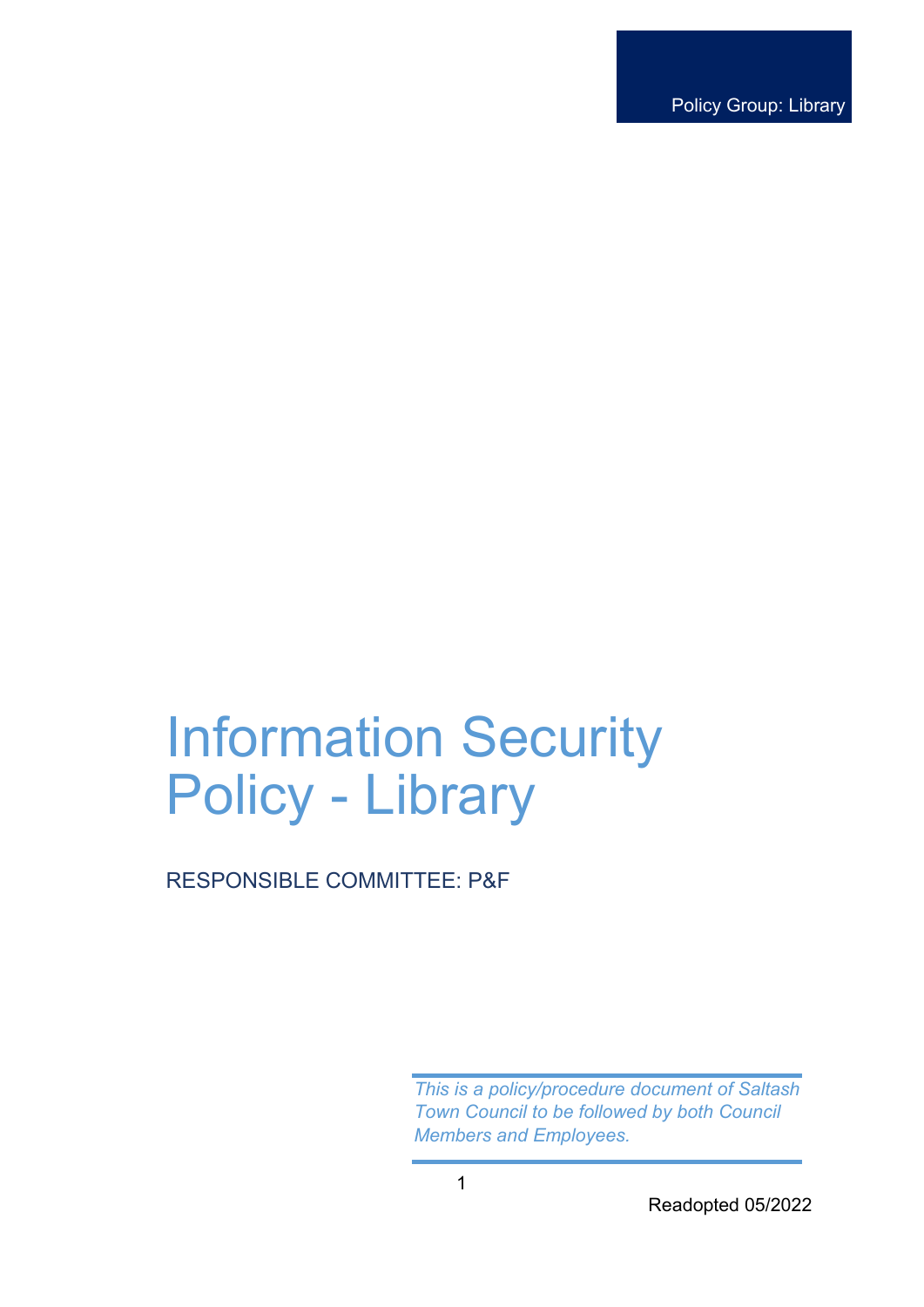| <b>Current Document Status</b>       |                       |                    |               |  |  |
|--------------------------------------|-----------------------|--------------------|---------------|--|--|
| <b>Version</b>                       | 1/2022                | <b>Approved by</b> | <b>ATM</b>    |  |  |
| <b>Date</b>                          | March 2019            | <b>Date</b>        | 05.05.2022    |  |  |
| <b>Responsible</b><br><b>Officer</b> | <b>AJT</b>            | Minute no.         | 54/22/23c(ii) |  |  |
| <b>Next review date</b>              | Annual or as required |                    |               |  |  |

| <b>Version History</b> |                |                      |                                                                                     |  |  |
|------------------------|----------------|----------------------|-------------------------------------------------------------------------------------|--|--|
| <b>Date</b>            | <b>Version</b> | <b>Author/Editor</b> | <b>Notes</b>                                                                        |  |  |
| March<br>2019          |                | CC/ajt               | Required policy from CC document<br>Min no 17/19/20b                                |  |  |
| April 2021             | 1/2021         | <b>AJT</b>           | Annual compliance check.<br>CC confirm no changes.<br>For reapproval - new council. |  |  |
| May 2022               | 1/2022         | <b>AJT</b>           | Readopted                                                                           |  |  |

| <b>Document Retention Period</b> |  |
|----------------------------------|--|
| Until superseded                 |  |

Readopted 05/2022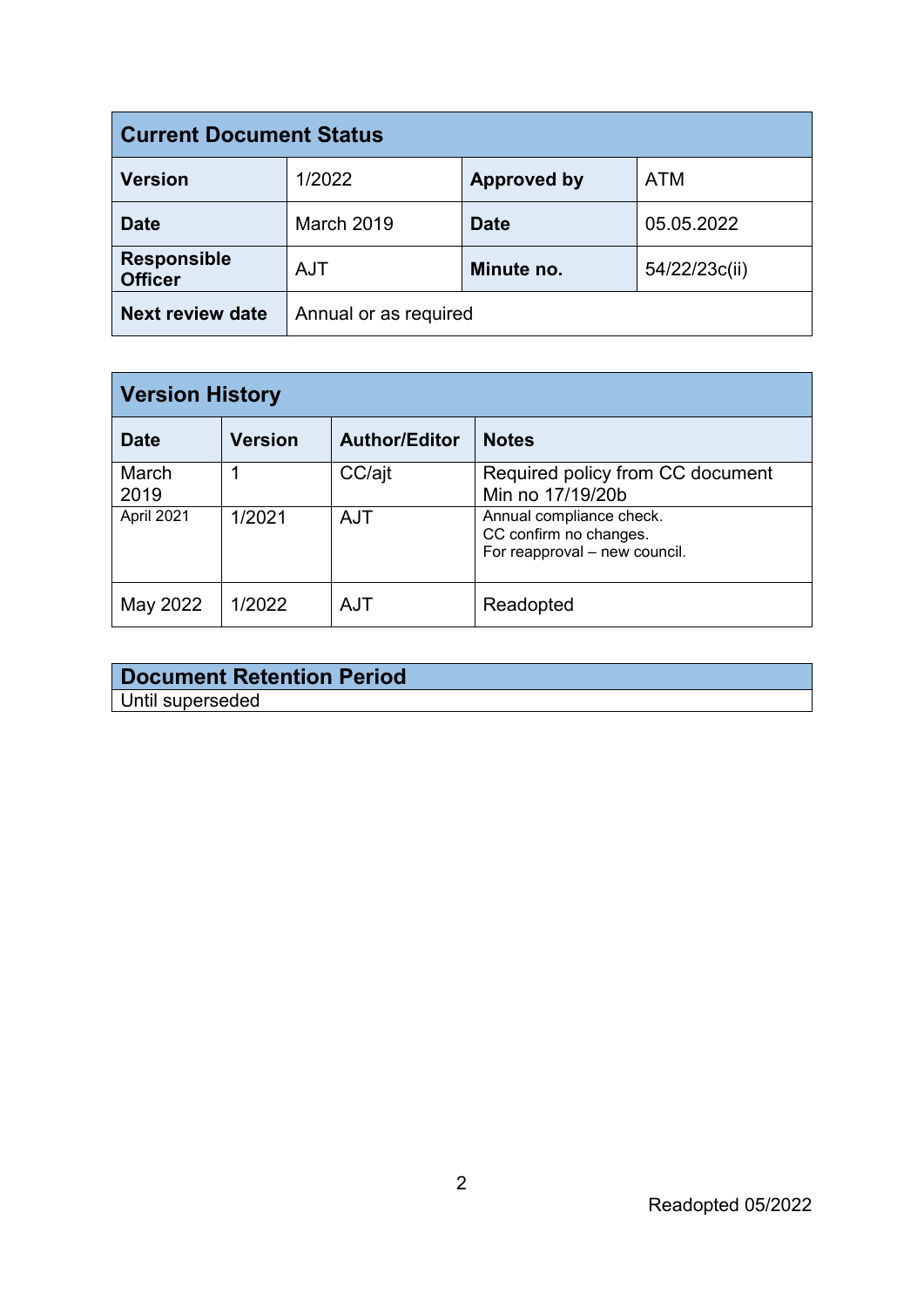# **Saltash Town Council**

# **Information Security Policy – Saltash Library**

This policy applies to the security of information at Saltash Library in relation to library services provided and maintained on behalf of Cornwall Council.

# **Summary**

In order to operate legally and effectively, Cornwall Council must have confidence that its information systems will protect the information they handle and will function as they need to, when they need to, under the control of legitimate users. Necessary steps must therefore be taken to protect information systems and assets from unauthorised use, modification, disclosure or destruction, whether accidental or intentional. Furthermore, good information security enables us to better achieve Cornwall Council's strategic objectives whilst maintaining the trust of our partners and citizens.

## **Distribution - who needs to be aware of this policy**

This policy applies to all staff and all Cornwall Council information assets. Anyone who processes information for Cornwall Council or on our behalf, must either adopt this policy or demonstrate that they have equivalent policies in place.

# **Context**

# **Background - why this policy is needed**

Cornwall Council recognises that information is a valuable resource and seeks to lead and foster a culture that values, protects and uses information for public good. In order to carry out its statutory duties, Cornwall Council processes high volumes of information every day. This often includes confidential information about businesses and individuals. Service delivery and business continuity are further dependent on the integrity and continued availability of Cornwall Council's information systems.

In order to operate legally and effectively, Cornwall Council must have confidence that its information systems will protect the information they handle and will function as they need to, when they need to, under the control of legitimate users. Necessary steps must therefore be taken to protect information systems and assets from unauthorised use, modification, disclosure or destruction, whether accidental or intentional. Furthermore, good information security enables us to better achieve Cornwall Council's strategic objectives whilst maintaining the trust of our partners and citizens.

## **Objectives - what the policy aims to achieve**

This policy is the overarching policy for Cornwall Council's Information Security Management System (ISMS). It sets out the highest level statements of intent by Cornwall Council and briefly describes the roles, structures and universal principles required to support these aims.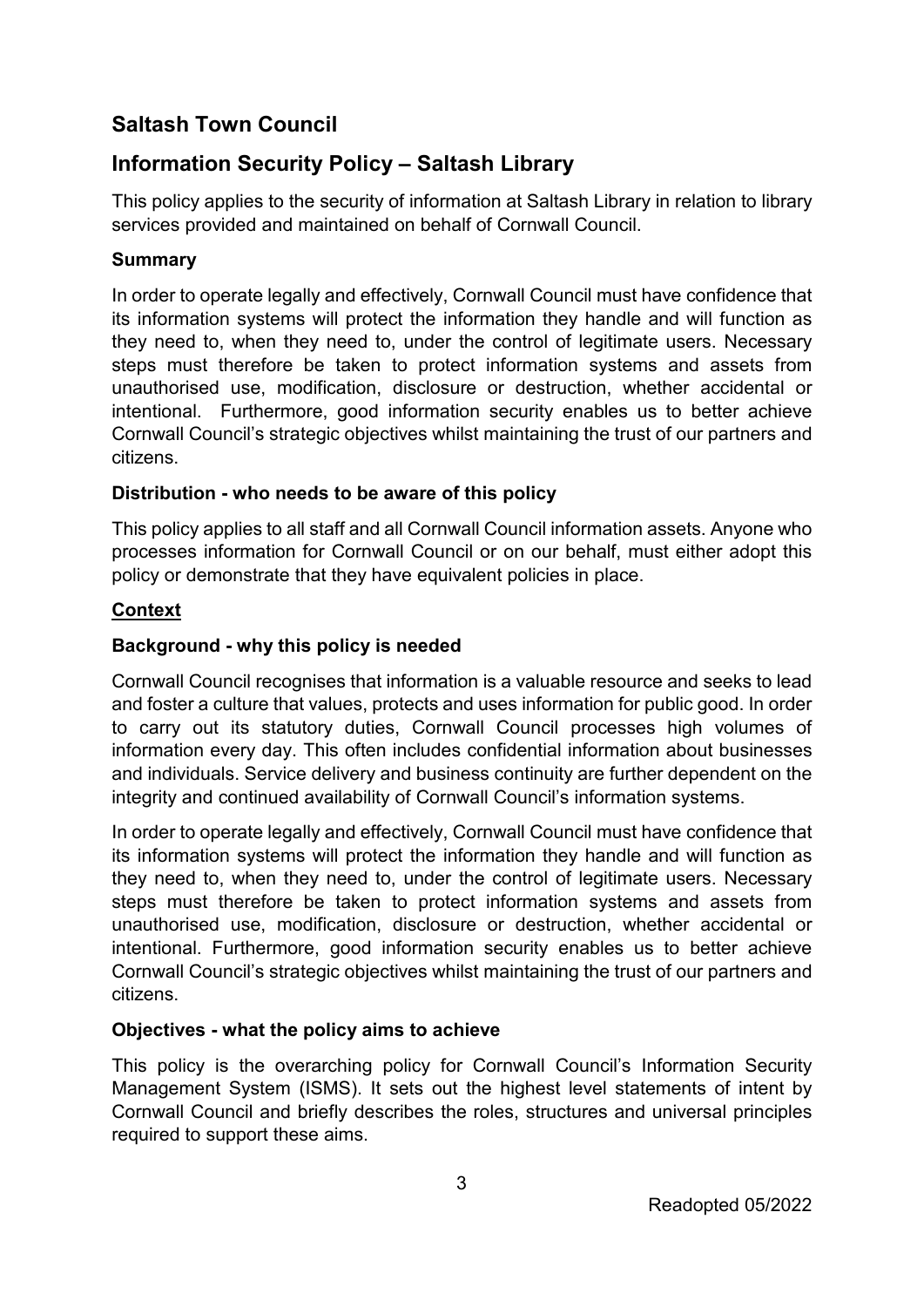It is further supported by more detailed policies which prescribe more specific expectations around particular systems or business activities (such as email or mobile working for example).

### **Scope – what the policy covers**

This policy applies to all staff and all Cornwall Council information assets. Anyone who processes information, for Cornwall Council or on our behalf must either adopt this policy or demonstrate that they have equivalent policies in place.

### **Policy details**

In order to protect the availability, integrity and confidentiality of the information under its control, Cornwall Council is committed and ultimately accountable at its most senior leadership levels to principles of Information Security and Assurance. Cornwall Council will therefore, at all times, have an appointed Senior Information Risk Owner (SIRO) at Corporate Director Level.

It is the duty of all staff to proactively uphold Cornwall Council's security principles and to understand their own responsibilities as described in Cornwall Council's Employee Code of Conduct and elaborated upon by Cornwall Council's current set of security policies.

All breaches of data security, accidental or otherwise, must be reported using the Information Security Reporting form on Cornwall Council's Intranet. Incidents will be investigated where appropriate. Suspected cyber-attacks (including viruses or malicious or otherwise unusual computer activity) must always be reported, in the first instance, to the IS Service Desk.

An" information asset" is a collective body of information, defined and managed as a single unit so it can be understood, shared, protected and used effectively. Examples include databases such as Mosaic (social care), Academy (revenues and benefits) as well as network 'drives' or portals containing collections of electronic files or structured paper held files.

The Senior Information Asset Owner (SIAO) is ultimately accountable for all of the assets collected, created, modified by or otherwise processed by their service or directorate. The SIAO must, therefore, be at least the Assistant Head of that service or Directorate (i.e. Tier 4 or above) and must be appropriately trained regarding their responsibilities as an SIAO.

The SIAO may delegate operational responsibilities to suitably competent practitioners to ensure that the information assets under their control are handled and managed appropriately. This will include making sure that information assets are properly protected and that their value to Cornwall Council and to the public are fully exploited.

Access to information systems must be determined by business requirements. Access shall be granted or arrangements made for users according to their role, only to a level that will allow them to effectively carry out their duties. SIAOs and those they delegate to are responsible for ensuring that the correct levels of access are granted.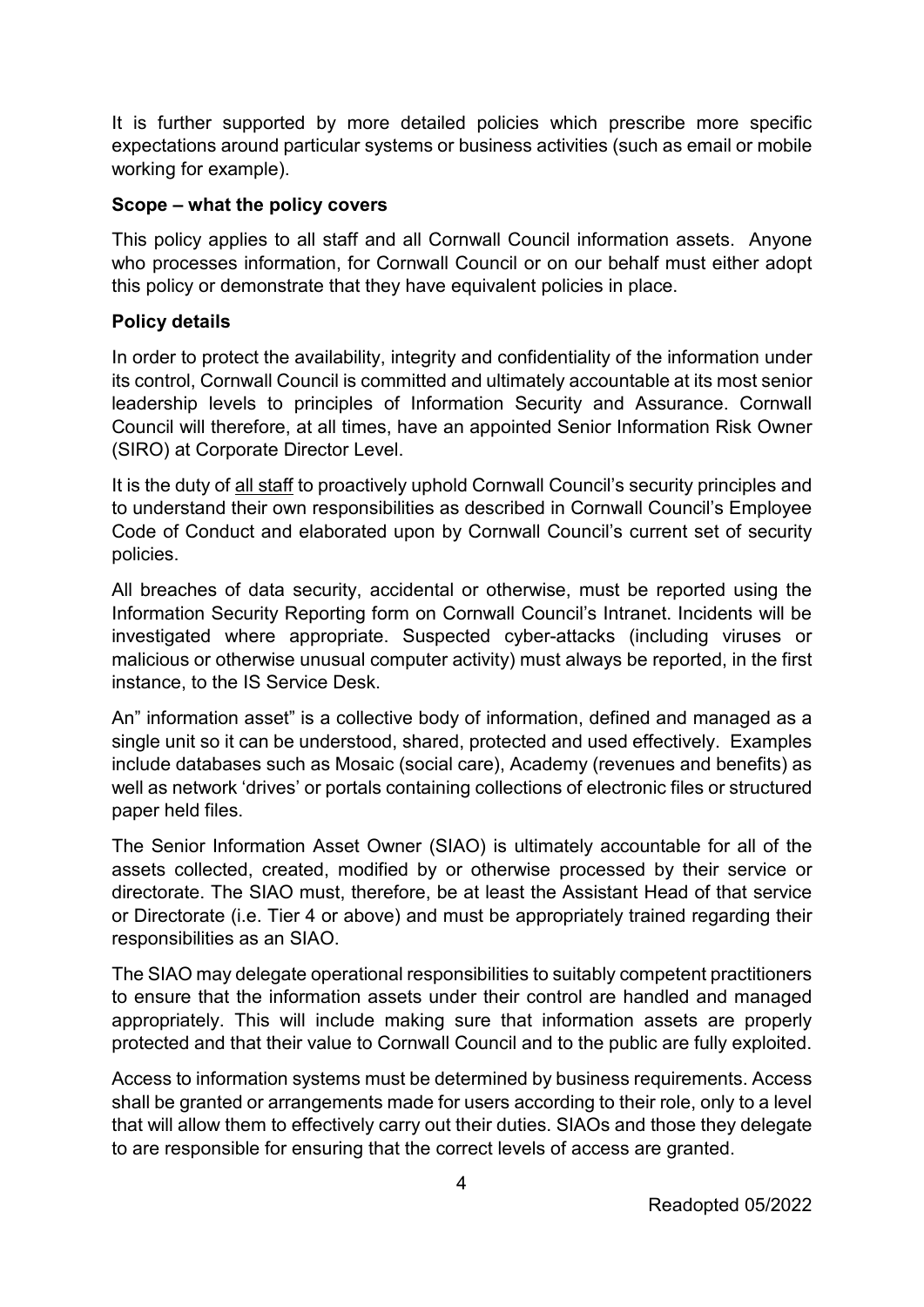Cornwall Council will comply with the legislative and regulatory requirements placed on it by outside bodies. These include but may not be limited to:

- Data Protection Act 2018
- Computer Misuse Act 1990
- General Data Protection Regulations
- IG Statement of Compliance (to include IG Toolkit)
- Public Services Network (PSN) Code of Connection
- Payment Card Industry Data Security Standard (PCI DSS)

It will further seek to align its practices with the ISO 27000 family of standards wherever possible.

Information Security education and training is to be made available to all Members and employees as appropriate, at the right level. It will also keep staff regularly informed of relevant security related information through corporate communications channels.

There are online training programmes available on Learning Pool.

#### **Management**

The Governance and Information Service within the Communities and Organisational Development Directorate is the designated Council owner of the Information Security Policy and is responsible for the maintenance and review of the Information Security Policy, Standards, Guidelines and Procedures.

Cornwall Council's Senior Information Risk Owner (SIRO) is responsible for managing corporate information risks, including maintaining and reviewing an information risk register.

Cornwall Council's Caldicott Guardian is responsible for protecting the confidentiality of service user information to ensure that standards are met when handling personal information in health and social care.

Cornwall Council's Information Governance Board meets on a regular basis to review all information governance and security related matters. Its membership includes the SIRO and the Caldicott Guardian.

Heads of Service, SIAOs and directorate managers are responsible for ensuring that staff are made aware of and comply with the Information Security Policy, Standards, Guidelines and Procedures.

Cornwall Council's Internal Audit Service will review the adequacy of the controls that are implemented to protect Cornwall Council's information and recommend improvements where deficiencies are found.